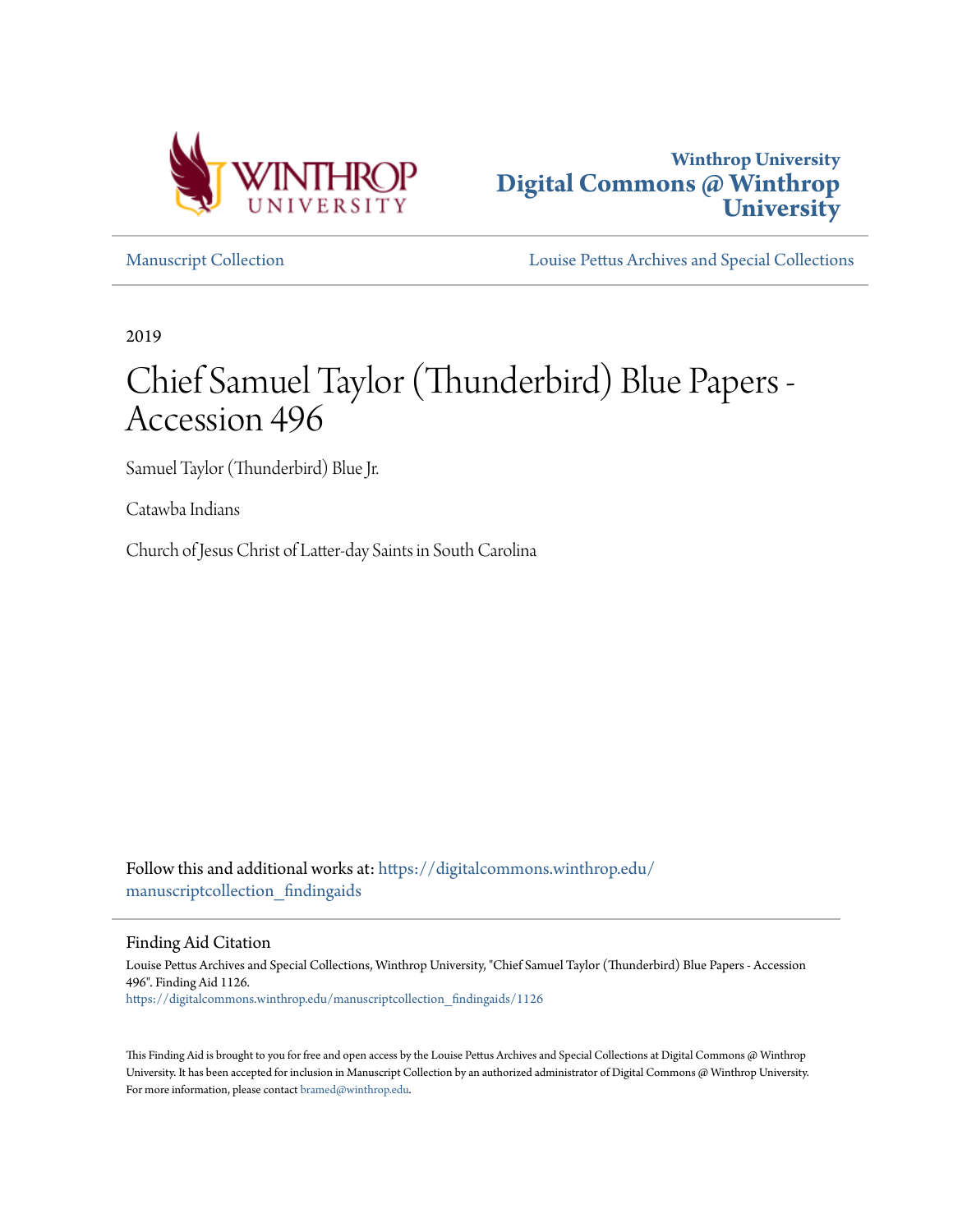### **WINTHROP UNIVERSITY LOUISE PETTUS ARCHIVES & SPECIAL COLLECTIONS**

# **MANUSCRIPT COLLECTION**

# **ACCESSION 496**

## **CHIEF SAMUEL TAYLOR (THUNDERBIRD) BLUE PAPERS**

1941-1959

2 Boxes, 7 Folders

**COLLE**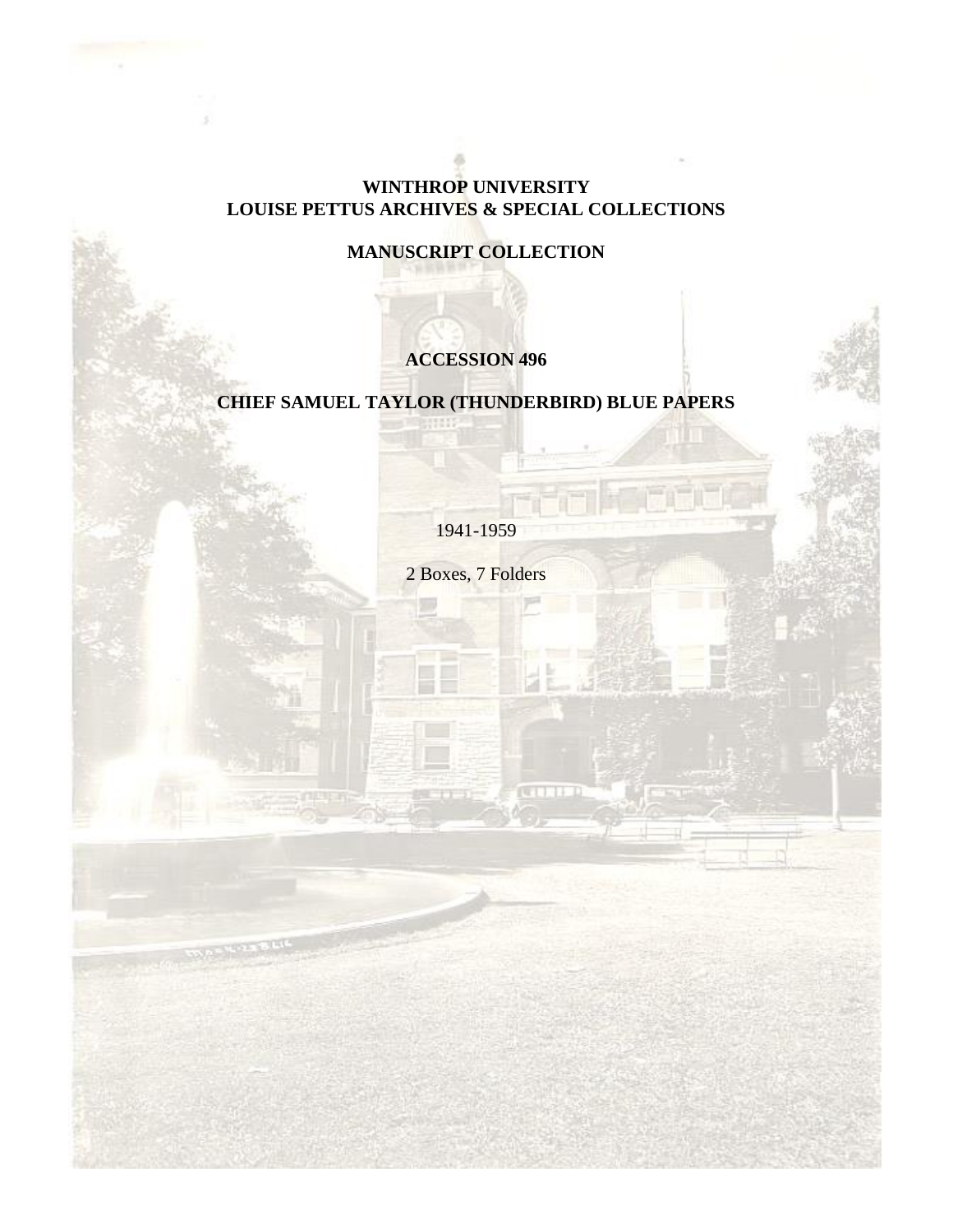#### **WINTHROP UNIVERSITY LOUISE PETTUS ARCHIVES & SPECIAL COLLECTIONS**

#### **MANUSCRIPT COLLECTION**

ADDITIONS: \_\_\_, \_\_\_, \_\_\_

ACC. NO.: 496 PROCESSED BY: George Feindel, III NO. OF SECTIONS: 3

#### **CHIEF SAMUEL TAYLOR (THUNDERBIRD) BLUE PAPERS**

**I**

The papers of Samuel Taylor Blue, Catawba Indian Chief, were deposited March 23, 1983 by the Museum of York County.

> Linear feet of shelf space occupied: .5 Approximate number of pieces: 1,000

Restrictions: Open to researchers under the rules and regulations of the Louise Pettus Archives & Special Collections at Winthrop University.

Literary Rights: For information concerning literary rights please contact the Louise Pettus Archives & Special Collections at Winthrop University.

Notices Released: Notices released to NUCMC on November 3, 1983. (See also collection control file for additional notices.)

Scope and Content Note: **The collection consists of photocopies of correspondence, genealogical information, financial records, newspaper clippings, photographs, pamphlets, and a scrapbook collected by Samuel Taylor (Thunderbird) Blue (1872-1959), former chief of the Catawba Indians (1931–1938, 1941–1943, and 1956–1958). A large part of the collection relates to mission work with The Church of Jesus Christ of Latter-day Saints in South Carolina (Mormon Church), and federal agencies on the problems facing the Catawba Indians**.

Transfer of items: The originals were transferred to the Catawba Cultural Center Archives.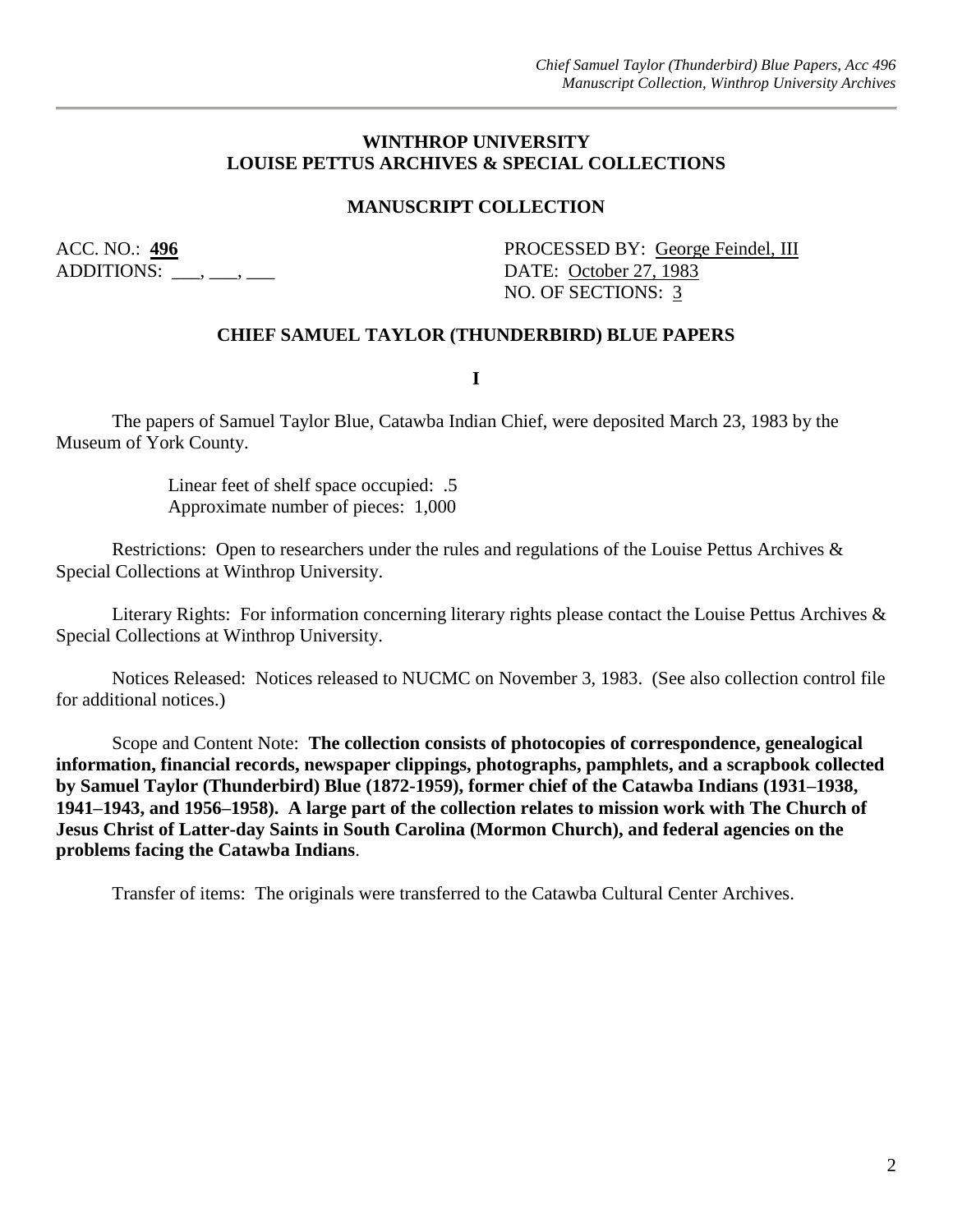#### **II**

#### **BIOGRAPHICAL NOTE**

#### **CHIEF SAMUEL TAYLOR "THUNDERBIRD" BLUE**

Samuel Taylor "Thunderbird" Blue, Jr. was born on August 15, 1872. His father, Samuel Taylor Blue, Sr. was a white farmer possibly born in Fort Mill, SC and his mother was Margaret George, a pure Indian from the Catawba Reservation. Chief Blue's Indian name was Namé Patki, which means "Big Bear." The name "Thunderbird" was not his real name, but a name given to him by a reporter.

His father died while he was young and lived most of his life on the Catawba Indian reservation just outside of Rock Hill, SC where he learned about the history and culture of his people. Chief Blue had no formal education and was baptized in the into The Church of Jesus Christ of Latter-day Saints in South Carolina (1882?) on the Catawba Indian Reservation near Rock Hill, S.C. He married Minnie Hester George (1871-1897?) from the Catawba Reservation in 1886. They had three children. Minnie George Blue died in 1894. Chief Blue remarried Hester Louisa Jean Canty (1883-1963) of the Catawba Reservation on May 8, 1897. Hester Blue is considered the last "full-blooded" Catawba Indian and was master potter and was fluent in the Catawba language. Chief Blue and Hester had nine children. Chief Blue had as many as 23 children, three by his first wife and twenty by his second, however only ten survived into



adulthood, while eleven were stillborn with five having never been given a name.

Chief Blue was elected chief in 1931 and served for three administrations (1931–1938, 1941–1943, and 1956–1958). Chief Blue was a spokesman for the Indians in the capitol in Columbia, S.C. Chief Samuel Blue died on April 16, 1959 and was one of the last of the tribe who could speak the original Catawba language. His wife, Minnie, was one of the last (if not the last) to be fluent in the Catawba language when she passed away in 1963. He is buried on the Catawba Indian Reservation.